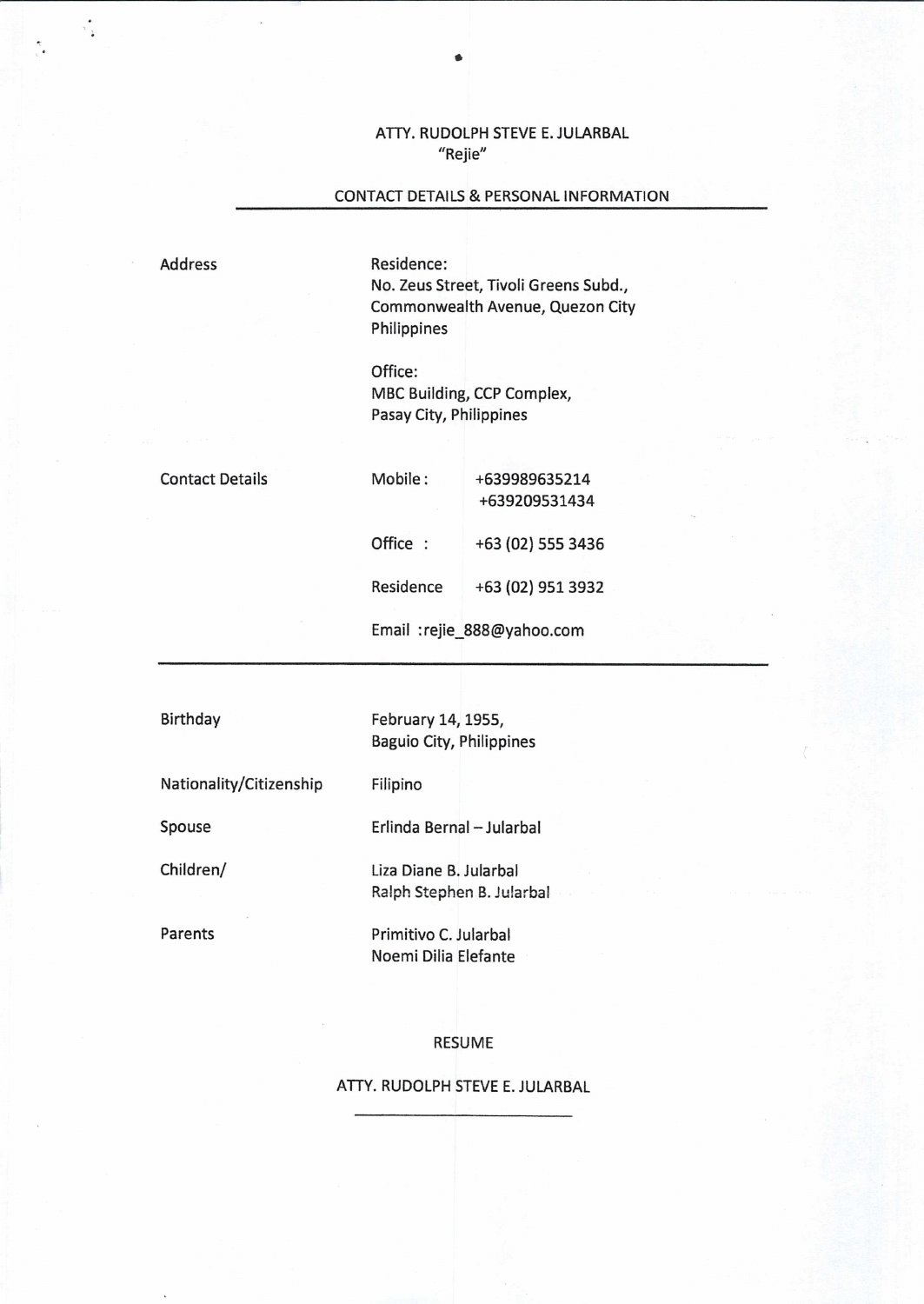## Current Positions/ Professional Engagements

 $\mathbf{I}$ .

- a. General Counsel and Head of the Regulatory Compliance Group of the Manila Broadcasting Company and its affiliates, Cebu Broadcasting Company, Philippine Broadcasting Corporation and Pacific Broadcasting System, Inc. Is concurrently the Vice President of AM Operations and Station Manager of DZRH-Manila
- b. General Counsel and Spokesperson of the Kapisanan ng mga Brodkaster ng Pilipinas. Also served various terms a Member of the KBP Board of Trustees.
- c. General Counsel of the Ad Standards Council where he lead in codifying the ASC Advertising Standards
- II. Other Professional Activities
	- a. Conducts lectures on Ethical Practices in the Broadcast Industry to broadcast practitioners and in academic institutions as part of the advocacy programs of the KBP.
	- b. Was honorary Member of the Committee for the Special Protection of Children under the Department of Justice. Assisted the Committee in formulating the "Guide to Media Practitioners in Coverages Involving Children" that was launched last 6 November 2008.
	- c. Drafted to assist the National Telecommunications Commission in formulating the Rules and Regulations for the migration to digital television broadcast in the Philippines. Was previously a consultant, representing the KBP, to the formulation of the Rules and Regulations for digital FM broadcast.
	- d. Member of various Technical Working Groups in Congress in the formulation of laws particularly on Anti-pornography, Libel, and other media related laws.
- III. Degrees Obtained/Certificate Course Completed
	- Obtained a degree of Bachelor of Laws from the University of the Philippines, Diliman, Quezon City, Philippines, in 1979.
		- o Was admitted to the Philippine Bar in 1980.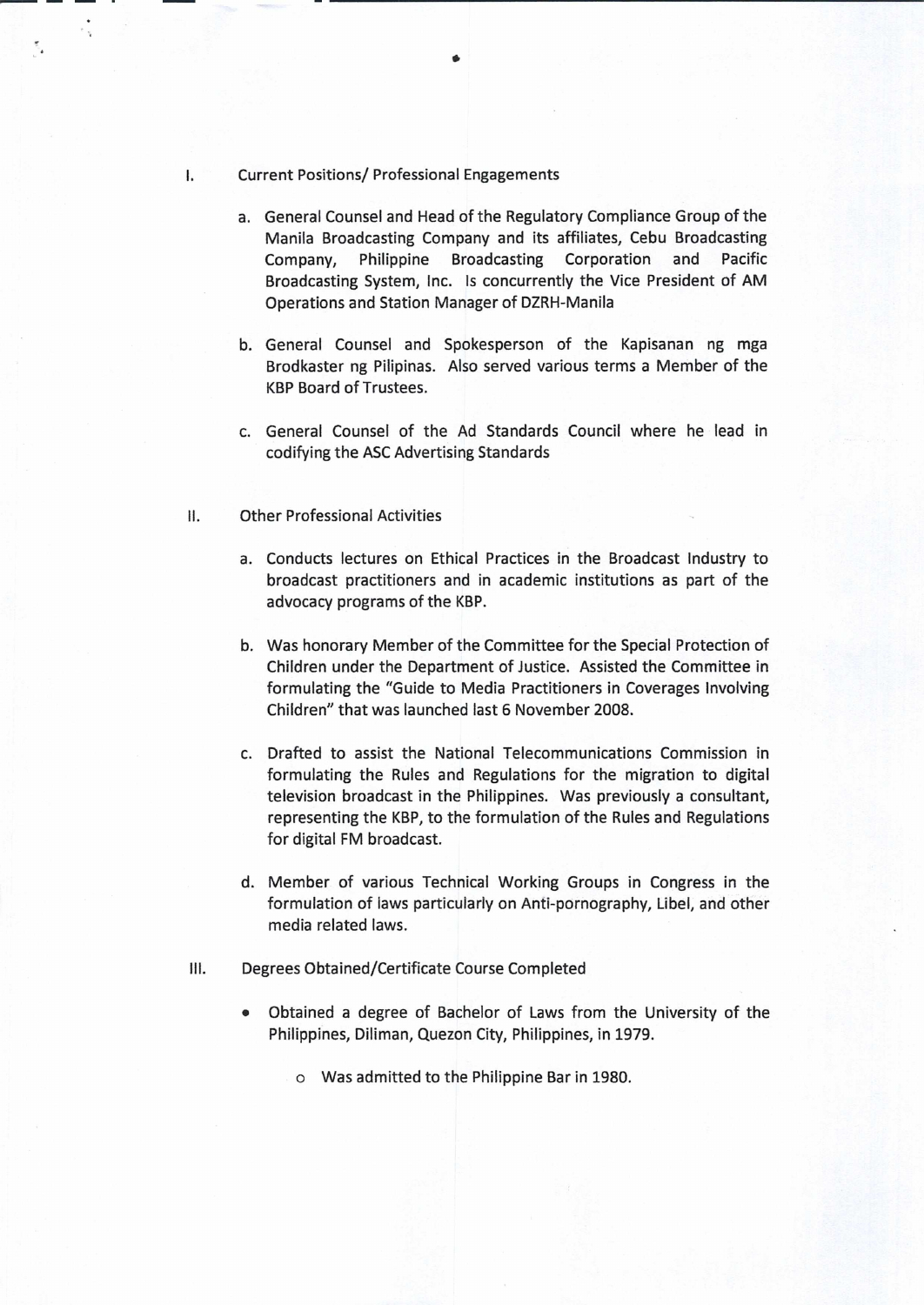- Obtained degrees in Business Management and Marketing from the Saint Louis University, Baguio City, Philippines, in 1975
- Obtained a Certificate from the Philippine Trust Institute, Makati City, Philippines, in 1990.
- IV. Employment History
	- a. Vice President for Legal, Nextel Communication Philippines, Inc. (1999 to 2001)

As Vice President of Legal, was also the Anti-Corrupt Practices Performance Officer responsible for ensuring that there were no corrupt practices in business dealings of the company.

Also concurrently held the position of Head of Carrier Relations & Revenue Assurance (2000 to 2001)

Nextel Communications Philippines, Inc. (NCPl) was a subsidiary of Nextel International. NCPI was engaged in the telecommunications business in the Philippines.

Resigned in 2001 after Nextel International sold its interests in NCPI.

b. General Counsel of the Fred J. Elizalde Group of Companies (1987 to 1999)

Held various concurrent positions in the subsidiary and affiliate companies as follows:

- Vice President for FM Operations in charge of the administration of more than 150 FM radio stations all over the Philippines (1997 to 1999)
- President of Star Parks Corporation that owns and operates the amusement park business of the FJE Group of Companies (1995 to 1997).
- Vice President, Sunshine Inns Corporation that owned and operated the tourist resort business of the FJE Group of Companies in Boracay Island, Panay. (1990 to 1992).
- Corporate Secretary of subsidiary and affiliate corporations.